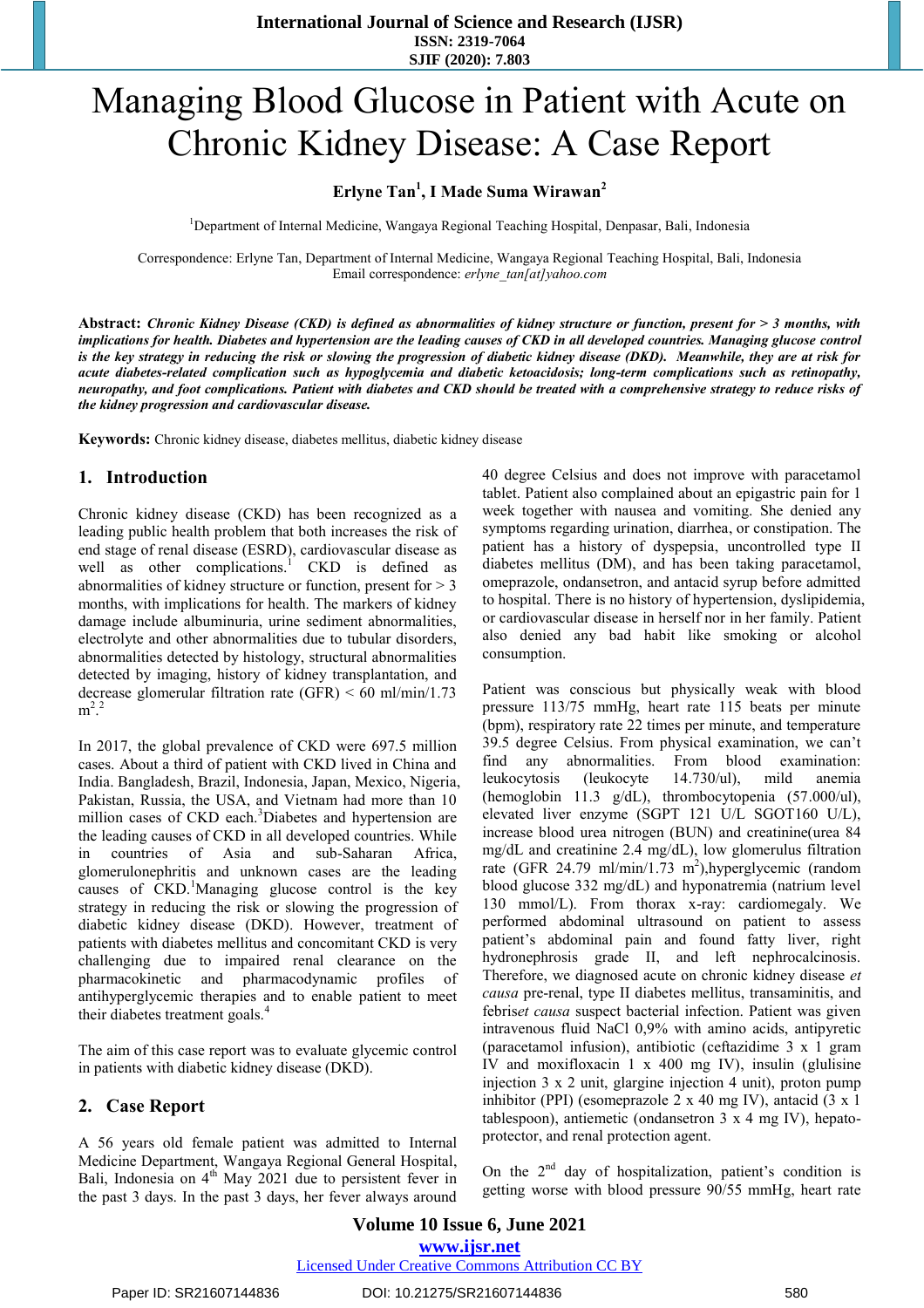### **International Journal of Science and Research (IJSR) ISSN: 2319-7064 SJIF (2020): 7.803**

98 bpm, respiratory rate 26 times per minute, temperature 38,6 degree Celsius and vasopressor was given. We consulted to anesthesiologist, cardiologist and urologist for patient's condition. We recheck patient's complete blood count, blood glucose, and urinalysis. From blood examination: leukocytosis (leukocyte 32.460/ul), anemia (hemoglobin 10.4 g/dL), thrombocytopenia (50.000/ul), and hyperglycemic (blood glucose at 10 PM 197 mg/dL, fasting blood glucose 244 mg/dL). From urinalysis: blood glucose 244 mg/dL). From urinalysis: positiveleukocyte esterase (leukocyte esterase 25 leukocyte/uL), positive protein in urine (protein 1+), and bacteriuria (bacteria ++). Thus, we diagnosed as shock *et causa* sepsis and urinary tracts infection.

On 3rd day of hospitalization, the patient admitted to Intensive Care Unit (ICU). Diagnosis from cardiologist: cardiomegaly *et causa* hypertensive heart disease (HHD) and shock *et causa* sepsis. While diagnosis from urologist: suspect right nephrolithiasis, right hydronephrosis, and suspect urosepsis. During 6 days hospitalization in ICU, her condition is getting better. From blood examination: leukocyte 7.300/ul, anemia (hemoglobin 10.4%), thrombocyte 170.000/ul, ), mild elevated liver enzyme (SGPT 37 U/L SGOT 40 U/L), increase blood urea nitrogen (BUN) and creatinine (urea 86 mg/dL and creatinine 2.6 mg/dL), low glomerulus filtration rate (GFR 22.88 ml/min/1.73 m<sup>2</sup>), and hyperglycemic (blood glucose at 10 PM 197 mg/dL, fasting blood glucose 179 mg/dL). Patient was able to stabilized with intravenous fluid NaCl 0,9%, insulin (glulisine injection 3 x 4 unit, glargine injection 4 unit), antipyretic (paracetamol infusion), antibiotic (ceftazidime 3 x 1 gram IV), proton pump inhibitor (PPI) (esomeprazole 2 x 40 mg IV), antacid (3 x 1 tablespoon), hepato-protector, and renal protection agent.

On  $9<sup>th</sup>$  day of hospitalization, the patient has moved to normal ward and decided to went through uroscopy (URS). However, during her assessment for operation, we found hypertension urgency with blood pressure200/100 mmHg. Therefore, we started to give her anti-hypertensive agent (angiotensin II receptor blocker, calcium channel blocker, and diuretic). On  $15<sup>th</sup>$  day of hospitalization, the patient has stabilized and went through URS. Two days after operation, patient's condition is improved and able to discharge from hospital with antipyretic, anti-hypertensive agent, hepatoprotector, renal protection agent, and insulin.

# **3. Discussion**

Chronic kidney disease (CKD) is defined as abnormalities of kidney structure or function, present for  $> 3$  months, with implications for health. The markers of kidney damage include albuminuria, urine sediment abnormalities, electrolyte and other abnormalities due to tubular disorders, abnormalities detected by histology, structural abnormalities detected by imaging, history of kidney transplantation, and decrease glomerular filtration rate (GFR) < 60 ml/min/1.73  $m^2$ <sup>2</sup>

The symptoms of early stage of CKD is asymptomatic until GFR reaches 30 ml/min/1.73 m<sup>2</sup>, the patient starts to feel lethargy, nocturia, nausea, appetite decreases, and weight loss. When GFR  $\leq$  30 ml/min/1.73 m<sup>2</sup> will causeuremic symptoms such as anemia, hypertension, impaired calcium and phosphate metabolism, pruritus, nauseas, vomiting, etc. If GFR  $\leq$  15 ml/min/1.73 m<sup>2</sup>, it will cause serious complication and may need renal displacement therapy.<sup>3</sup>Diabetes and hypertension are the leading causes of CKD in all developed countries. While in countries of Asia and sub-Saharan Africa, glomerulonephritis and unknown cases are the leading causes of  $CKD$ .<sup>1</sup> In Indonesia Renal Registry 2015, it was recorded that hypertension,diabetes mellitus, and obstructive nephropathy were the three common causes of CKD in Indonesia.<sup>6</sup>CKD can be divided into 5 stage: stage 1 with GFR  $\geq$  90 ml/min/1.73 m<sup>2</sup>, stage 2 with GFR 60-89 ml/min/1.73  $m^2$ , stage 3 with GFR 30-59 ml/min/1.73 m<sup>2</sup>, stage 4 with GFR 15-29 ml/min/1.73 m<sup>2</sup>, and stage 5 with GFR  $\leq$  15 ml/min/1.73 m<sup>2.5</sup>

In this patient, we could find markers of kidney damage such as electrolyte abnormalities (hyponatremia) and decrease glomerular filtration rate (GFR 22.88 mL/min). Even though, we can't prove her abnormalities present for > 3 months. However, from patient's underlying disease (nephrolithiasis, hydronephrosis, type II diabetes mellitus) which is Indonesian's most common cause of CKD. Therefore, we diagnosed it as Chronic Kidney Disease (CKD) stage IV.

Patient with diabetes and CKD should be treated with a comprehensive strategy to reduce risks of the kidney progression and cardiovascular disease. Strategies of patient with diabetes and CKD are glycemic control, blood pressure control, lipid management, exercise, nutrition, and smoking cessation.<sup>7</sup>Glucose metabolism in CKD is mediated by multiple mechanisms: 1) impaired glucose disposal by muscle and peripheral tissues due to uremia; 2) reduced insulin removal by the damaged kidney; 3) persistent mild inflammatory state; 4) over-secretion of counter-regulatory hormones. Patient with advanced CKD are also predisposed to postprandial hyperglycemic due to impaired osmotic diuresis and increased muscle insulin resistance.<sup>8</sup> Therefore, patient with diabetes and CKD are at risk for acute diabetesrelated complication such as hypoglycemia and diabetic ketoacidosis; long-term complications such as retinopathy, neuropathy, and foot complications.<sup>7</sup>

KDIGO recommended using hemoglobin A1c (HbA1c) twice per year in patient with diabetes and 4 times a year in patient who glycemic target. For patients for whom prevention of complications is the key goal,  $HbA1c < 6.5\%$ or <7% might be preferred. For those with multiple comorbidities or increased burden of hypoglycemia, HbA1c<7.5%or <8% might be preferred. Metformin and sodium/glucose cotransporter-2-inhibitors (SGLT2i) are the first line therapy for DM, CKD, and eGFR  $\geq$  30 ml/min/1.73 m<sup>2</sup>.Other additional drug such as glucagon-like peptide-1 (GLP-1) receptor agonist, dipeptidyl peptidase-4 (DPP-4) inhibitors, sulfonylurea, insulin, thiazolidinedione, alphaglucosidase inhibitor should be guided by patient preferences, comorbidities, eGFR, and cost.<sup>7</sup>For patient with  $GFR < 30$  ml/min/1.73 m<sup>2</sup>, insulin is one of the choice. Patient with GRF is 10-50 ml/min/1.73 m<sup>2</sup>, insulin dose should reduce by 25%. While patient with GRR < 10  $m/min/1.73$  m<sup>2</sup>, insulin dose should be reduced by 50%. In patient on hemodialysis, insulin resistance may decrease due

**Volume 10 Issue 6, June 2021 www.ijsr.net** Licensed Under Creative Commons Attribution CC BY